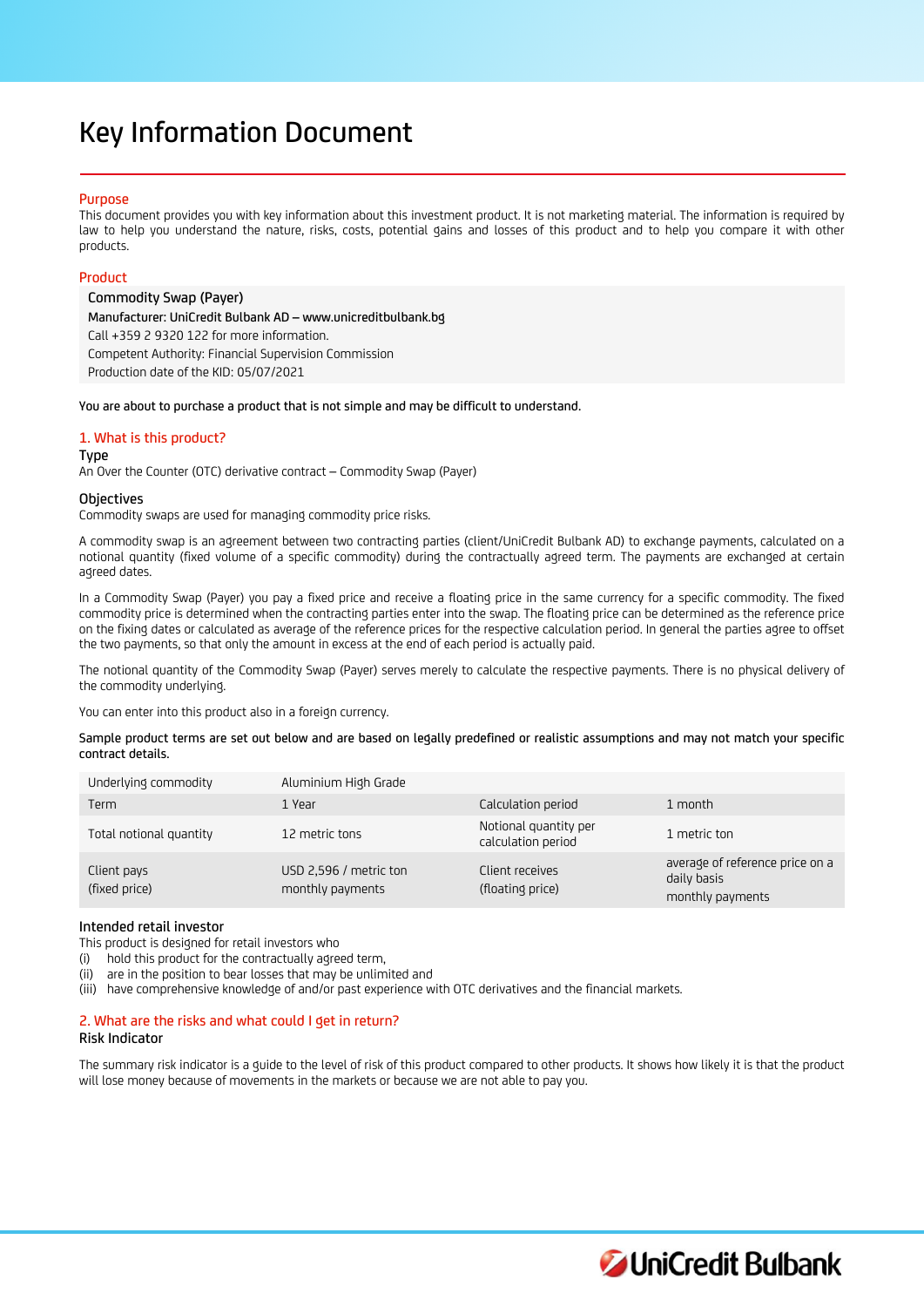We have classified this product as 7 out of 7, which is the highest risk class.



Be aware of currency risk. You may pay and/or receive payments in a different currency, so the final return you will get depends on the exchange rate between the two currencies. This risk is not considered in the indicator shown above.

In some circumstances you may be required to make payments to pay for losses. The total loss you may incur may be significant.

This product does not include any protection from future market performance so you could incur significant losses.

#### Performance Scenarios

Market developments in the future cannot be accurately predicted. The scenarios shown are only an indication of some of the possible outcomes based on recent returns. Actual returns could be lower.

#### Notional quantity 12 metric tons

| <b>Scenarios</b>      |                                            | 1 Year<br>(Recommended<br>holding period) |
|-----------------------|--------------------------------------------|-------------------------------------------|
| Stress scenario       | What you might get back or pay after costs | USD -16,861                               |
|                       | Average return/loss each year              | $-55.34%$                                 |
| Unfavourable scenario | What you might get back or pay after costs | USD -3,816                                |
|                       | Average return/loss each year              | $-12.52%$                                 |
| Moderate scenario     | What you might get back or pay after costs | <b>USD 247</b>                            |
|                       | Average return/loss each year              | 0.81 %                                    |
| Favourable scenario   | What you might get back or pay after costs | <b>USD 5,063</b>                          |
|                       | Average return/loss each year              | 16.62 %                                   |

This table shows the money you could get back or pay over the next 1 Year, under different scenarios, assuming a notional quantity of 12 metric tons. The scenarios shown illustrate how your investment could perform. You can compare them with scenarios of other products.

The scenarios presented are an estimate of future performance based on evidence from the past on how the value of this investment varies, and are not an exact indicator. What you get or pay will vary depending on how the market performs and how long you keep the product.

The stress scenario shows what you might get back or pay in extreme market circumstances, and it does not take into account the situation where we are not able to pay you.

The figures shown include all the costs of the product itself, but may not include all the costs that you pay to distributor. The figures do not take into account your personal tax situation, which may also affect how much you get back or pay.

#### 3. What happens if UniCredit Bulbank AD is unable to pay out?

Counterparties of derivative transactions are exposed to the risk that UniCredit Bulbank AD becomes unable to discharge its obligations under the transaction, for example in the case of an insolvency (inability to pay or overindebtedness) or in the case resolution measures are taken by an authority against the credit institution. Such a decision to take resolution measures can, for example, be taken if the assets of the institution are less than its liabilities, where it is unable or will, in the near future, be unable to pay its debts or other liabilities as they fall due, or where it requires extraordinary public financial support. Where resolution measures are taken, the competent resolution authority can decide on an early termination of the derivative transaction. In the case such early termination results in a claim of the counterparty against the credit institution, the decision of the resolution authority can lead to a partial or complete reduction of the principal amount of this claim or in a conversion of this claim in to equity (shares or other types of equity).

If UniCredit Bulbank AD does not fulfil its obligations connected with the product or is unable to pay, you can lose part of or the full payout or can suffer an unlimited loss. This product is not protected by any deposit guarantee scheme, legal or otherwise, or any other type of guarantee.

## 4. What are the costs?

The Reduction in Yield (RIY) shows what impact the total costs you pay will have on the performance of the product. The total costs take into account one-off, ongoing and incidental costs.

The amounts shown here are the cumulative costs of the product itself for the recommended holding period. The figures assume a notional